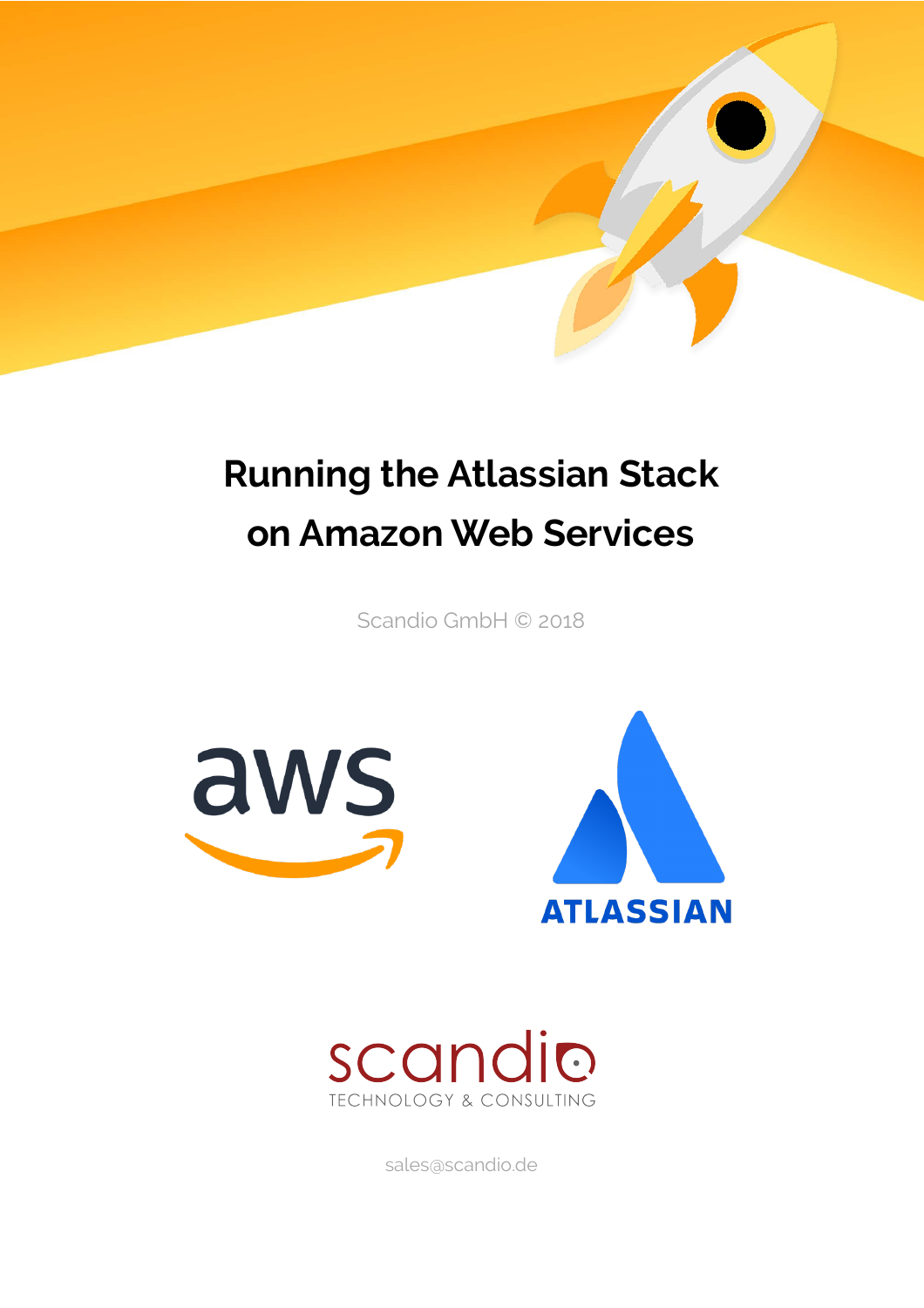## **Table of Contents**

| 4. |  |  |  |  |
|----|--|--|--|--|
|    |  |  |  |  |
|    |  |  |  |  |
|    |  |  |  |  |
|    |  |  |  |  |
|    |  |  |  |  |
|    |  |  |  |  |
|    |  |  |  |  |
|    |  |  |  |  |
|    |  |  |  |  |
|    |  |  |  |  |
|    |  |  |  |  |
|    |  |  |  |  |
|    |  |  |  |  |
|    |  |  |  |  |
|    |  |  |  |  |
|    |  |  |  |  |
|    |  |  |  |  |
| 7. |  |  |  |  |
|    |  |  |  |  |
|    |  |  |  |  |
|    |  |  |  |  |
|    |  |  |  |  |
|    |  |  |  |  |
|    |  |  |  |  |
|    |  |  |  |  |
|    |  |  |  |  |
|    |  |  |  |  |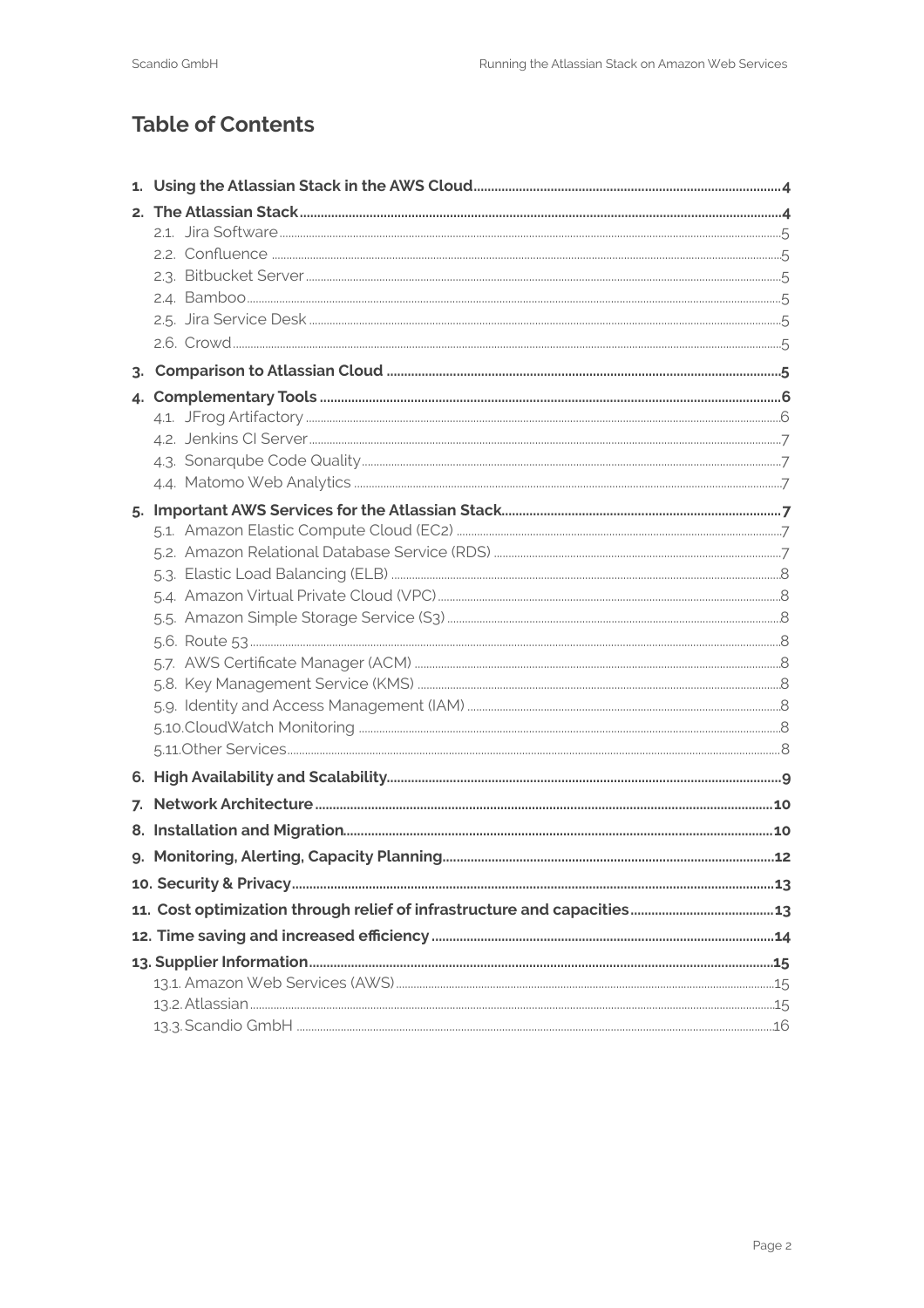## **Executive Summary**

The decision to host their system in a self-administered on-premise or in a service provider operated environment is often a challenge for many IT-decisionmakers. This whitepaper deals with operating the Atlassian stack in the AWS Cloud and it is intended to provide a possible scenario for all those facing this decision.

There are reocurring important aspects of hosting Atlassian products in the AWS Cloud. We suggest the following course of action:

- **High Availability and Scalability –** Scalability is no longer a problem thanks to selfservice, as new infrastructure is available at the push of a button if required. "Elastic Load Balancing" distributes incoming application traffic to multiple destination server instances. It can route the variable load of traffic to multiple availability zones.
- **Security –** Working in the environment of AWS services does not mean that all components are available on the Internet. Complete isolation and partially controlled opening is easy to configure using virtual private cloud (VPC) networks. Systems can also be isolated from each other in accordance with company guidelines.
- **Cost optimization** The costs of the AWS services can be easily determined. It eliminates up-front costs and establishes a comfortable pay-as-you-go model based on actual expenses and not on capital investments. Through further optimization measures such as "auto scaling" or "reserved instances", costs can also be saved during operation.
- **Time saving and increased efficiency –** go live can be realized faster than with onpremise solutions, since coordination with internal infrastructure is no longer necessary and is now entirely the responsibility of the cloud provider. Efficiency gains continue to be made during ongoing operations and can be applied to all maintenance and upgrade work that now takes place externally.

The scenario presented in this white paper is based on the use of server versions of Atlassian applications. Even though Atlassian itself provides a cloud version of it, the server version has some advantages:

- **Storage space -** The Atlassian Cloud offers up to 100 GB per application. A server version installed in the AWS cloud is not limited in storage space and can be increased at any time.
- **Number of users –** The maximum number of total users is 5,000 in Atlassian Cloud. Since the products are also very popular in non-software teams this can be a limiting factor.
- **Data backup -** Atlassian does not currently offer automatic backups to restore the system in an emergency. This must be done manually by the customer. The use of AWS Services facilitates zero-downtime backups and enables the fully automated orchestrated creation of test systems.
- **App Availability –** The Atlassian Marketplace ([https://marketplace.atlassian.com/\)](https://marketplace.atlassian.com/) offers over 3,000 apps for its products like Confluence or Jira. The apps are essential for integration into the company and for mapping complex processes and interfaces. Atlassian offers only 1,200 extensions by now for their cloud version. Since the installation in the AWS Cloud is in principle a server version, the apps can be used to their full extent.
- **Customization –** The Connect API for Atlassian Cloud makes the products extensible. However, the possibilities are significantly limited by the complex cloud security concept.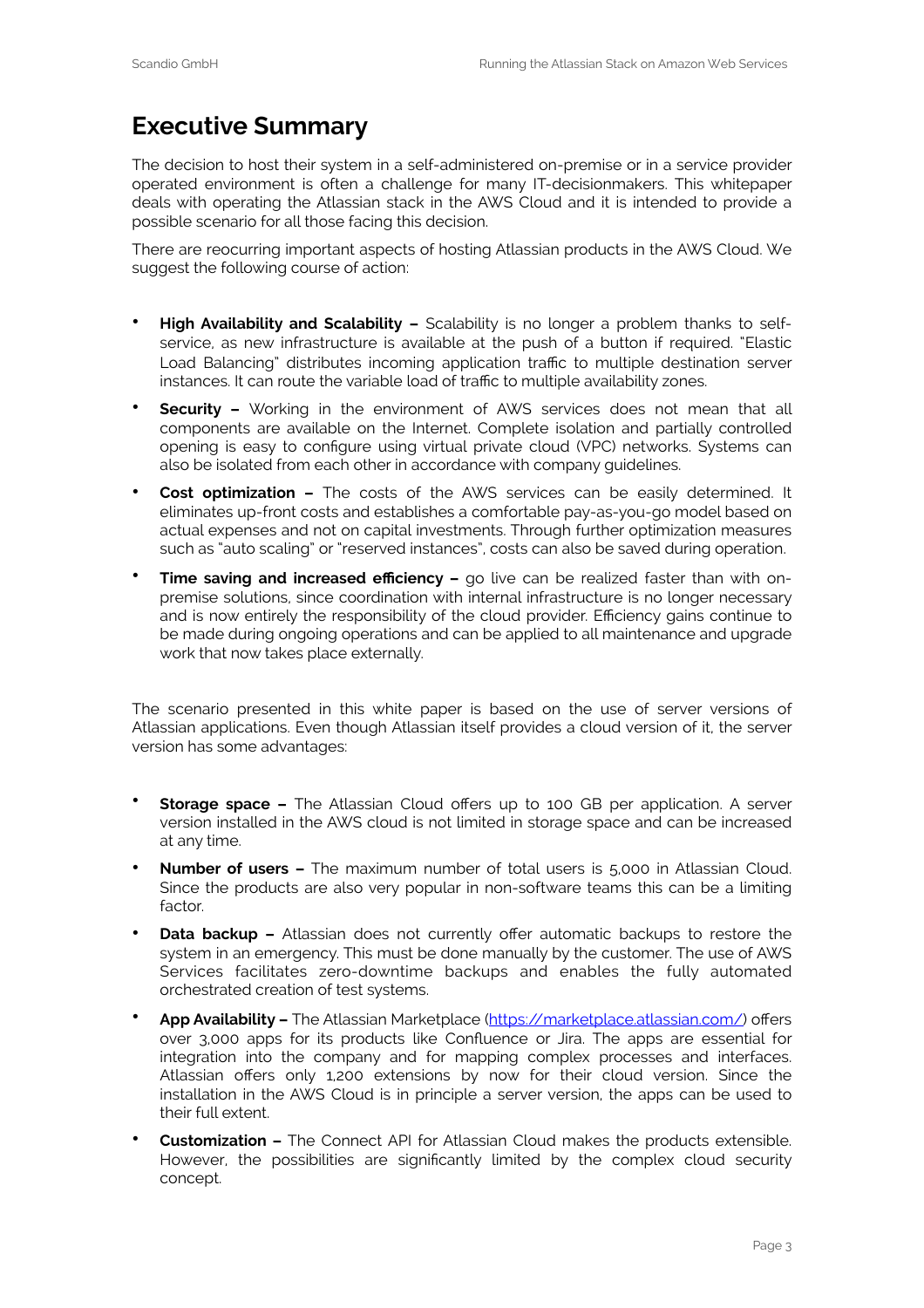Of course, the possibilities have to be weighed up individually, cleanly and with difficulty in each case. This white paper can be used to make a well-founded decision.

## <span id="page-3-0"></span>**1. Using the Atlassian Stack in the AWS Cloud**

This white paper presents the basic concepts of using the Atlassian stack in the AWS cloud and discusses which components and toolchains make sense. To further establish the context, the main advantages of working with the cloud compared to a local environment are presented. In addition, this white paper covers many of the unique benefits of an AWS hosted service. The clarity of the content is supported by the initial definitions of terms.

For more than a decade, Australian software manufacturer Atlassian's products have been widely used in enterprises. The triumphal march began in IT departments and in software development. With the spread of agility and the DevOps movement throughout the enterprise world, large and midsize companies are recognizing further challenges:

- How can one ensure that the systems perform well and are permanently available with strongly increasing user bases?
- How can one guarantee the highest quality of operation at the lowest possible cost without burdening already scarce internal capacities?
- How can a company enable external partners to use the tools together with its employees to create the necessary transparency for innovation projects?

A trend can be clearly deduced from the experience of recent years. The so-called agile toolchain can be operated optimally, with high availability, securely and in compliance with data protection regulations in the AWS cloud. The services provided by AWS not only accelerate the commissioning or relocation, but also increase the availability and scalability of the platform without any special project expenses.

In the following sections, the Atlassian Stack and the AWS technologies, which enable its highly available and scalable operation, are described in detail. In addition to information on the extensibility of the toolchain through other applications and on security and data protection within the cloud, you will also find technical details on infrastructure, architecture and monitoring in AWS.

## <span id="page-3-1"></span>**2. The Atlassian Stack**

An agile tool chain describes an application landscape that is required for the successful execution of agile projects. Atlassian products play an increasingly important role here.

#### **The essential products for this are:**

- Jira Software
- Confluence
- **Bitbucket Server**
- Bamboo
- Jira Service Desk
- **Crowd**

Interlocked, the products show their full strength and can be used profitably for the entire company in agile project management, team collaboration, knowledge management and in the area of continuous integration or continuous delivery.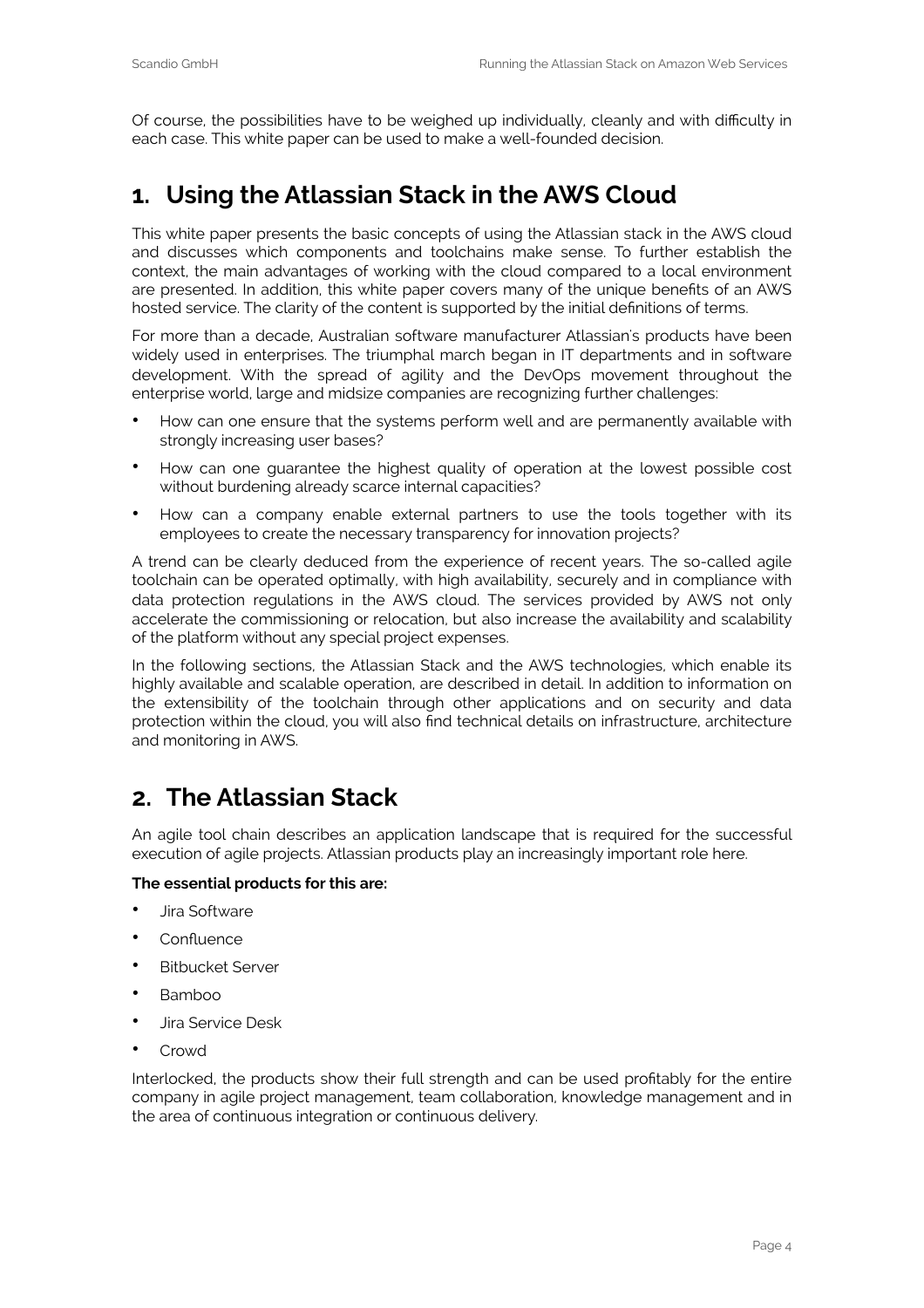### <span id="page-4-0"></span>2.1. Jira Software

Jira Software is the heart of agile project management. Jira Software can be used for all types of projects, free of usage requirements. Scrum and Kanban, but also waterfall driven projects are possible. Extensions such as Jira Portfolio enable multi-project management and support large companies in scaling their newly gained agility. Jira software can not only be used for temporary IT projects, but also enables the handling of the entire task, error and test case management. Process types, workflows, notifications and permissions are freely definable and customizable for each project scenario.

#### <span id="page-4-1"></span>2.2. Confluence

With Confluence, Atlassian's second major product, all unstructured information from projects or the entire company is usually managed. With Confluence, a company is able to create its own communities, manage requirements engineering for projects and create the single point of truth for knowledge management. Confluence and Jira complement each other very well and have a deep functional integration. Confluence also makes it possible to manage documentation in an audit-compliant manner.

#### <span id="page-4-2"></span>2.3. Bitbucket Server

Bitbucket Server is Atlassian's source code management system. Based on the Git standard, Bitbucket enables all general Git functions on an enterprise level. Authorizations and user management are fully integrated and the link to Jira software provides a completely transparent overview. Git extensions such as pull requests or forks are also standard features of Bitbucket.

#### <span id="page-4-3"></span>2.4. Bamboo

Bamboo is Atlassian's Continuous Integration Server. With Bamboo, software can be created from source code management, automatically tested and delivered to the stage and production environment. Bamboo can also be optimally integrated with Jira software, Bitbucket and Fisheye.

#### <span id="page-4-4"></span>2.5. Jira Service Desk

With Jira Service Desk it is possible to extend Jira so that internal and external customers can use Jira either as an ITIL compliant service desk or as a simple help desk. By linking Jira Service Desk with Jira Software, IT and development teams can work together on a common platform to resolve incidents faster and implement changes more reliably.

#### <span id="page-4-5"></span>2.6. Crowd

All Atlassian products can be controlled via the central user management Crowd. With Crowd, companies have the possibility to use different user administrations like Office 365, LDAP/Active Directory or a local user management at the same time. Crowd also allows the implementation of various single sign-on solutions, and since version 3.3 it has been possible to delegate group management to the project managers with Crowd.

## <span id="page-4-6"></span>**3. Comparison to Atlassian Cloud**

Atlassian is not only a manufacturer of on-premise software. Many products can be used directly on Atlassian's cloud platform. The offer is extensive and convenient and is developing rapidly. Many innovations of the core products are only available in the Atlassian cloud and are also visible in the on-premise products after successful mass testing.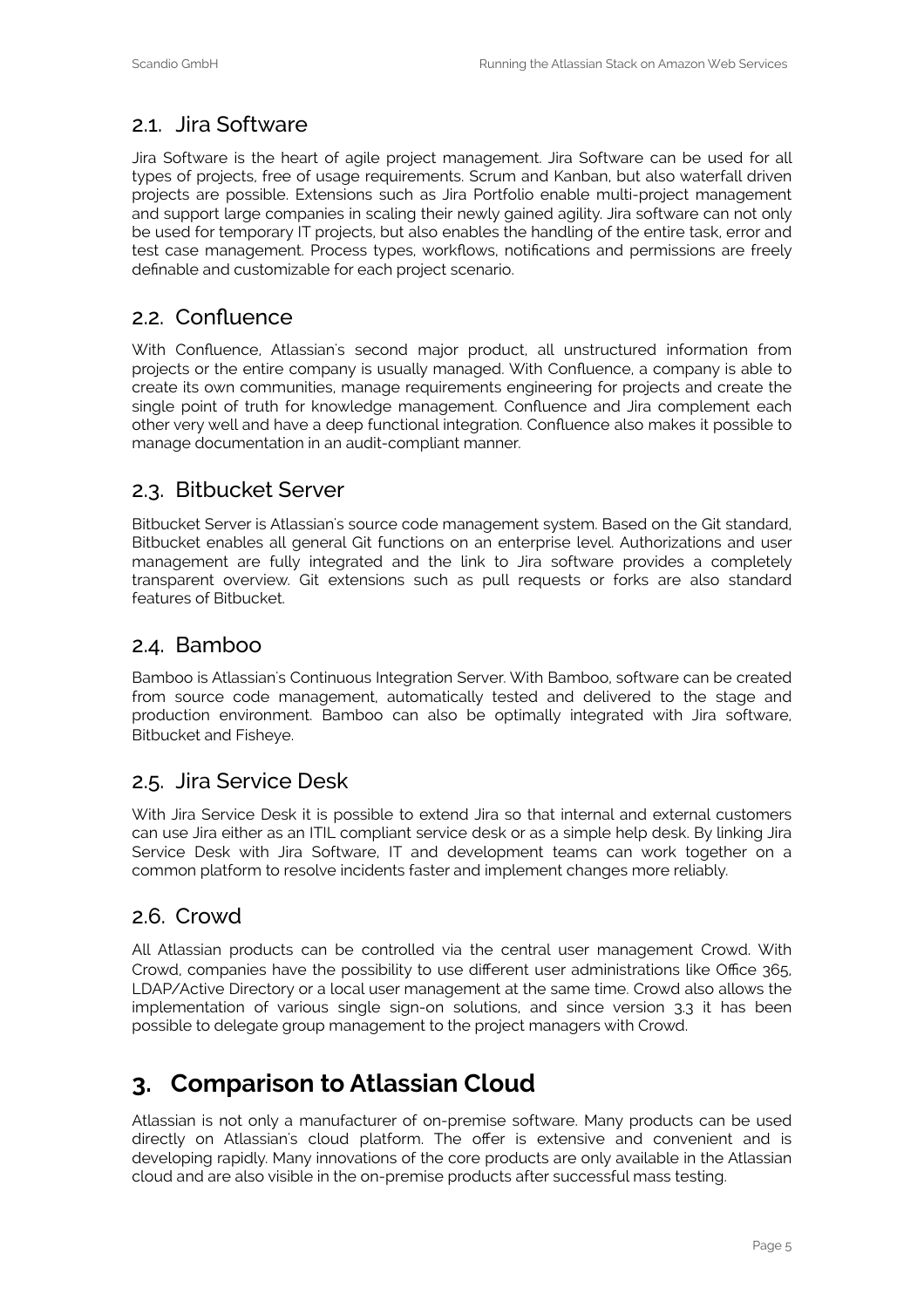But what are the differences between this solution and a self-organized or externally controlled operation in the AWS Cloud? There are several criteria to consider here:

- **Storage space** Depending on the number of users, the Atlassian Cloud offers a maximum of 100 GB per application. This is not sufficient for all companies and must be taken into account when making a decision. If installed in the AWS cloud, there is no limit to the application size and this can be increased at any time.
- **Number of users** -The maximum number of total users (all products) was increased from 2,000 to 5,000 users in September 2018, but the products are also very popular in teams far away from software development. Therefore, user numbers beyond the 5,000 users in a company are no longer uncommon. For installations in the AWS cloud, there is no limit to the number of users.
- **Data backup** Atlassian does not currently offer automatic backups to restore the system in an emergency. This must be done manually by the customer. Atlassian does not currently provide any automatic mechanism. The use of AWS Services facilitates zero-downtime backups and enables the fully automated orchestrated creation of test systems.
- **App availability** The Atlassian Marketplace offers more than 3,000 apps for the products. The apps are essential for integration into the company and for mapping complex processes and interfaces, but not all apps are currently available for the Atlassian Cloud. The offering in this category has been reduced to just under 1,200 extensions. Since the installation in the AWS Cloud is in principle an on-premise version, the apps can be used to their full extent.
- **Adaptability** The Connect API for Atlassian Cloud makes the products extensible. However, the possibilities are significantly limited by the complex cloud security concept.

From the point of view of European data protection, the Atlassian Cloud cannot yet be used to its full extent. Atlassian is currently working on a GDPR/EU-DSGVO compliant solution. This is planned for 2019. A computer center that ensures the unique storage of data in the European Union is currently only visible on paper. Therefore, deadlines for the technical implementation cannot yet be set.

In this respect, the Atlassian software can be used in the AWS cloud, as in this environment all conditions of the European data protection regulation are fulfilled. The AWS services are also certified according to ISO 27001, ISO 27017 and ISO 27018.

Another important point concerns the regions and end points of the respective services in order to ensure optimal feasibility.

To reduce data latency in the applications, most Amazon Web Services offer a regional endpoint. An endpoint is a URL that acts as an entry point for a Web service. For example, [apigateway.eu-central-1.amazonaws.com](http://apigateway.eu-central-1.amazonaws.com) is an endpoint for the Amazon API Gateway based in Frankfurt, Germany.

# <span id="page-5-0"></span>**4. Complementary Tools**

In addition to the Atlassian Tools, the following services are available in the area of software development.

#### <span id="page-5-1"></span>4.1. JFrog Artifactory

JFrog's Artifactory allows you to store a variety of different build artifact types that arise during development.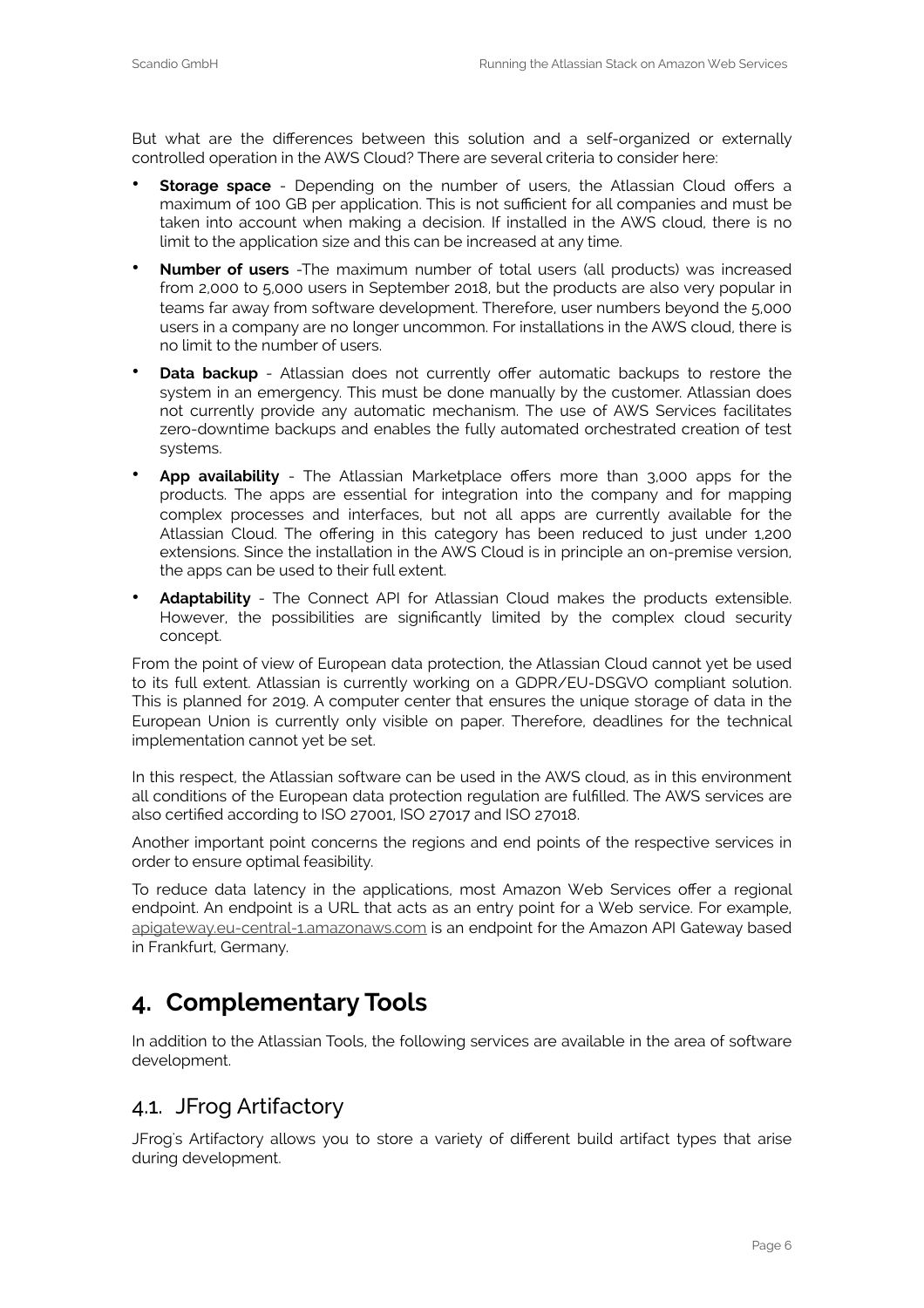#### <span id="page-6-0"></span>4.2. Jenkins CI Server

The Jenkins CI Server is the leading Open Source Build Server, with which almost all tasks in the CI/CD environment can be implemented. Due to the large selection of extensions, various software projects can be built and easily integrated with various services.

#### <span id="page-6-1"></span>4.3. Sonarqube Code Quality

Sonarqube is a popular source code quality management tool that can detect potential errors during the development process using static source code analysis techniques.

#### <span id="page-6-2"></span>4.4. Matomo Web Analytics

Formerly known as Piwik, it can be configured to be DSGVO and works council compliant and enables page view analysis within web applications. For example, page views can be tracked in Confluence and, based on this, targeted investments can be made in topics that receive special attention within the organization.

## <span id="page-6-3"></span>**5. Important AWS Services for the Atlassian Stack**

Operating the Atlassian stack requires some of the more than one hundred AWS services. They form the backbone of a simple and cost-optimized operation. These are:

- Amazon Elastic Compute Cloud (EC2)
- Amazon Relational Database Service (RDS)
- Elastic Load Balancing (ELB)
- Amazon Virtual Private Cloud (VPC)
- Amazon Simple Storage Service (S3)
- Route 53
- AWS Certificate Manager (ACM)
- Key Management Service (KMS)
- Identity and Access Management (IAM)
- CloudWatch Monitoring

Each AWS service offers exactly the right performance and the deep integration of the services with each other simplifies the configuration. The following description of the AWS services gives an overview.

#### <span id="page-6-4"></span>5.1. Amazon Elastic Compute Cloud (EC2)

The web service Amazon Elastic Compute Cloud (Amazon EC2) provides secure, scalable computing capacities in the cloud. With EC2 it is possible to create all classic server services for Linux and Windows. A selection of ready-made images simplifies use.

#### <span id="page-6-5"></span>5.2. Amazon Relational Database Service (RDS)

Amazon Relational Database Service (Amazon RDS) quickly and easily provides relational databases in the cloud that automate time-consuming administrative tasks. The RDS databases are highly available out of the box and can be scaled almost arbitrarily.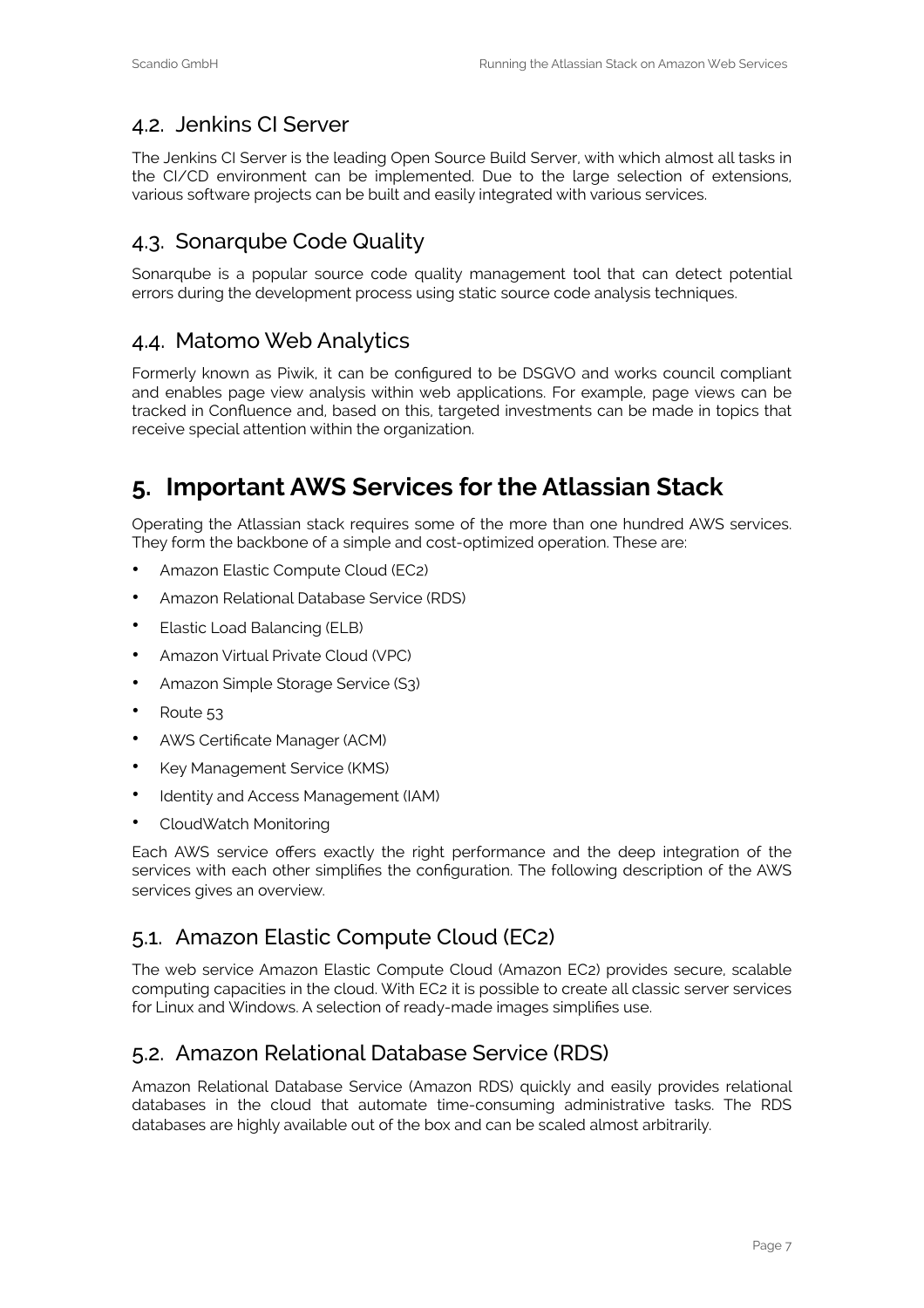## <span id="page-7-0"></span>5.3. Elastic Load Balancing (ELB)

Elastic Load Balancing distributes incoming application traffic to multiple targets such as Amazon EC2 instances, Docker Containers, and IP addresses. It can route the variable load of application traffic into a single Availability Zone or into multiple Availability Zones. ELB replaces all reverse proxy systems with the highest availability.

#### <span id="page-7-1"></span>5.4. Amazon Virtual Private Cloud (VPC)

The Amazon Virtual Private Cloud (Amazon VPC) provides a logically isolated area of the AWS cloud where AWS resources run in a defined virtual network. VPC also enables the use of stateless and stateful firewalls (security groups) and subnets to selectively allow and prohibit connections. A VPN connection to the local data center can also be guaranteed via this service.

#### <span id="page-7-2"></span>5.5. Amazon Simple Storage Service (S3)

Amazon S3 is a 99.99999999999% durable object storage device designed to store and retrieve any amount of data from any location: websites and mobile apps, enterprise applications, and data from IoT sensors or devices.

#### <span id="page-7-3"></span>5.6. Route 53

Amazon Route 53 is a highly available and scalable Domain Name System (DNS) web service for the cloud. This makes it easy for the organization to extend DNS routing.

#### <span id="page-7-4"></span>5.7. AWS Certificate Manager (ACM)

AWS Certificate Manager is a service that easily deploys and manages public and private Secure Sockets Layer (SSL) and Transport Layer Security (TLS) certificates for use with AWS services and internal associated resources.

#### <span id="page-7-5"></span>5.8. Key Management Service (KMS)

The AWS Key Management Service (KMS) is a managed service that facilitates the creation and control of encryption keys used for data encryption and uses FIPS 140-2 validated hardware security modules to protect the security of keys.

#### <span id="page-7-6"></span>5.9. Identity and Access Management (IAM)

AWS Identity and Access Management (IAM) enables secure management of access to AWS services and resources. With IAM, AWS users and groups can be created and managed, and access to AWS resources can be allowed or denied with permissions.

#### <span id="page-7-7"></span>5.10.CloudWatch Monitoring

Amazon CloudWatch is a monitoring and management service for developers, system operators, site reliability engineers (SRE) and IT managers. This can be used to directly read out metrics via AWS services such as EC2 and RDS, send alarms via SNS as e-mails or trigger other actions such as auto scaling.

#### <span id="page-7-8"></span>5.11.Other Services

"Behind the Scenes" is a wide range of other AWS services, but their equivalents pose significant challenges to the local data center. The most important are listed below: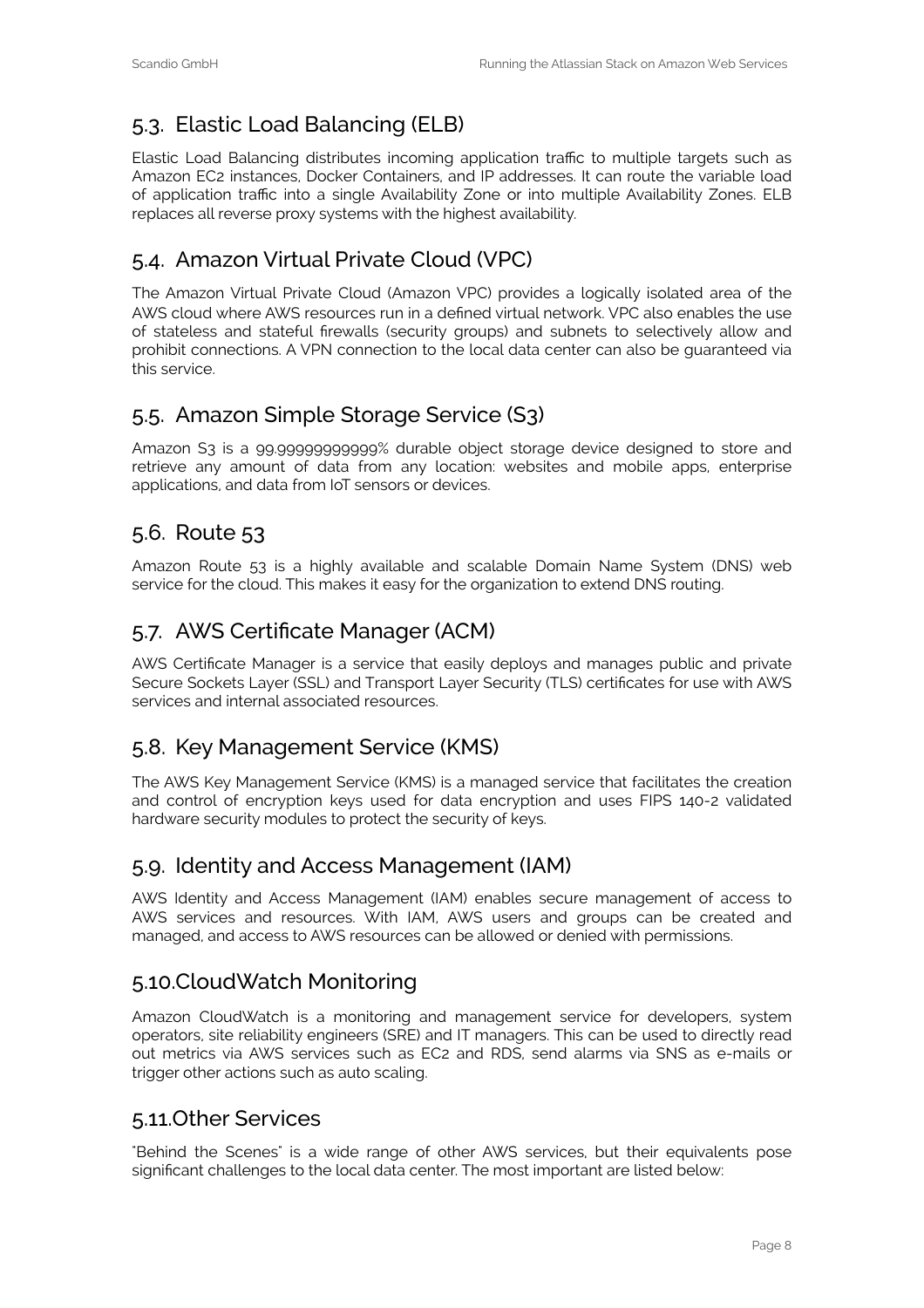- **CodeDeploy** AWS CodeDeploy is a managed service that automates and documents deployments, including on EC2 instances. With CodeDeploy, new features can be released more easily and quickly, downtime during application deployment can be avoided, and complex application updates can be handled more easily. AWS CodeDeploy can also be used to automate software deployments.
- **Lambda** With AWS Lambda, code can be executed without the need to deploy and manage servers. You only have to pay for the computing time that is actually consumed - there is no cost if the code is not executed.
- **SES** Amazon Simple Email Service (Amazon SES) is an arbitrarily scalable cloud-based email sending service that provides an SMTP endpoint.
- **WorkMail** Amazon WorkMail is a secure, managed enterprise email and calendar service that supports existing desktop and mobile email applications and Atlassian products through its IMAP connectivity.
- **SNS** Amazon Simple Notification Service (SNS) is a long-lived, secure, fully managed pub/sub messaging service that enables the decoupling of microservices, distributed systems and serverless applications. Amazon SNS supports a wide range of subscriber endpoints including SQS, lambda capabilities, HTTP/S webhooks and mail.
- **CloudFront** Amazon CloudFront is a fast content delivery service (CDN) that delivers data, videos, applications and APIs securely, with low latency, high transfer speeds and within a developer-friendly environment to customers around the world.

## <span id="page-8-0"></span>**6. High Availability and Scalability**

Atlassian's software products can be implemented as high-performance, fail-safe data center variants - with the exception of Bamboo. Each application can thus be run in different data center sections simultaneously on any number of nodes. With load balancers and failsafe databases and storage systems, an availability of over 99% can be achieved. Updates and backups can be carried out with the data center variant without planned downtimes. This enables a simple and highly efficient operation.





(Source: Atlassian (https://confl[uence.atlassian.com/enterprise/con](https://confluence.atlassian.com/enterprise/confluence-data-center-performance-656408756.html)fluence-data-center[performance-656408756.html\)\)](https://confluence.atlassian.com/enterprise/confluence-data-center-performance-656408756.html)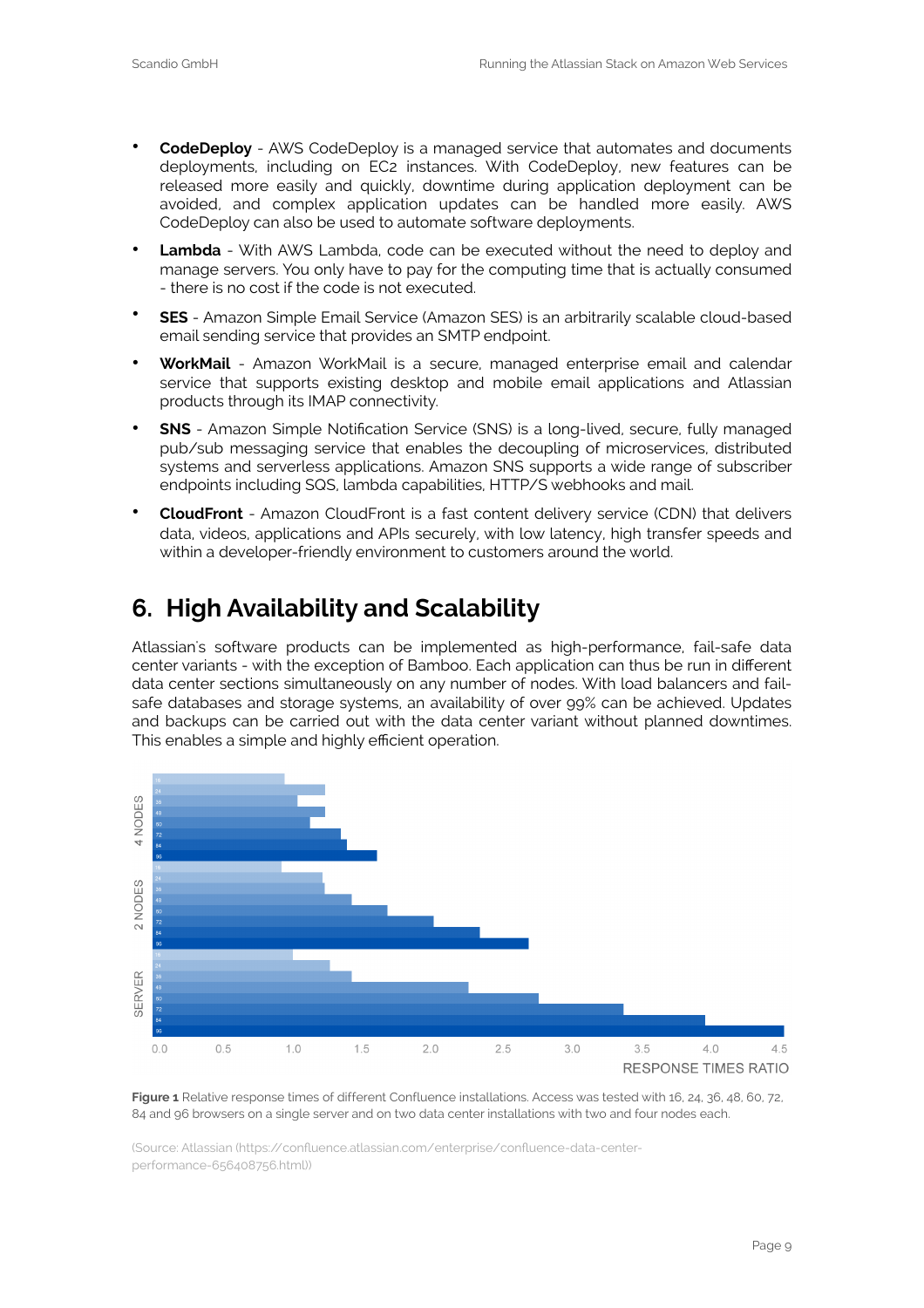**Figure 1** shows a comparison of the response times of a server installation, a data center variant with two and one with four nodes. The loading time of the server installations was defined with a reference value of 1.0 for 16 browsers. It is clear that the response times increase with the number of simultaneous accesses. This increase can be easily absorbed by several nodes and thus there is hardly any difference for the user when using four nodes.

If the Atlassian products are operated in the AWS Cloud, the AWS services for databases (Relational Database Service RDS), storage systems (Elastic Block Store EBS, Elastic Files System EFS), load balancers (Elastic Load Balancer ELB) and automatic scaling (Auto Scaling Group ASG) can be fully used. Whether a data center deployment is worthwhile for an enterprise can be determined by the core requirements of

- Number of active (concurrent) users
- general availability in different time zones
- System performance at high load
- complete reliability

These are recognized, evaluated and decided on. The available AWS services for scaling and high availability reduce the effort of implementation enormously.

## <span id="page-9-0"></span>**7. Network Architecture**

The installation of an application environment including the integration of the required services and their connectivity is often underestimated because it is very costly in practice. The considerations usually begin with the basic network architecture: Should the services only be accessible via the company network or a VPN connection, or is free availability via the Internet desired in order to enable simple onboarding of new employees and external partners?

In the first case, a VPN connection between an isolated AWS network area and the company network is the best option, in the second case the services are configured for general availability via the Internet. Another central issue is user administration, which can be connected to an existing LDAP or ActiveDirectory system as required or implemented using a Single Sign-On (SSO) solution. Questions about DNS, certificates for transport encryption and the connection for e-mail services for sending notification e-mails and, in the case of Jira ServiceDesk, receiving replies from users are often forgotten.

Working in the environment of AWS services does not mean that all components are available on the Internet. Complete isolation and partially controlled opening is easy to configure using virtual networks. Systems can also be isolated from each other in accordance with company guidelines.

Due to the variety of AWS services, these requirements can be completely implemented in the cloud, but can also be provided by the company data center as required. Experience has shown, however, that additional effort can then be expected through communication and the implementation of connectivity between the local data center and AWS. This ultimately results in increased implementation time.

## <span id="page-9-1"></span>**8. Installation and Migration**

By today's standards, a manual installation is considered obsolete. Instead, systems are provisioned as code (IaC) using CloudFormation or Terraform infrastructure, for example.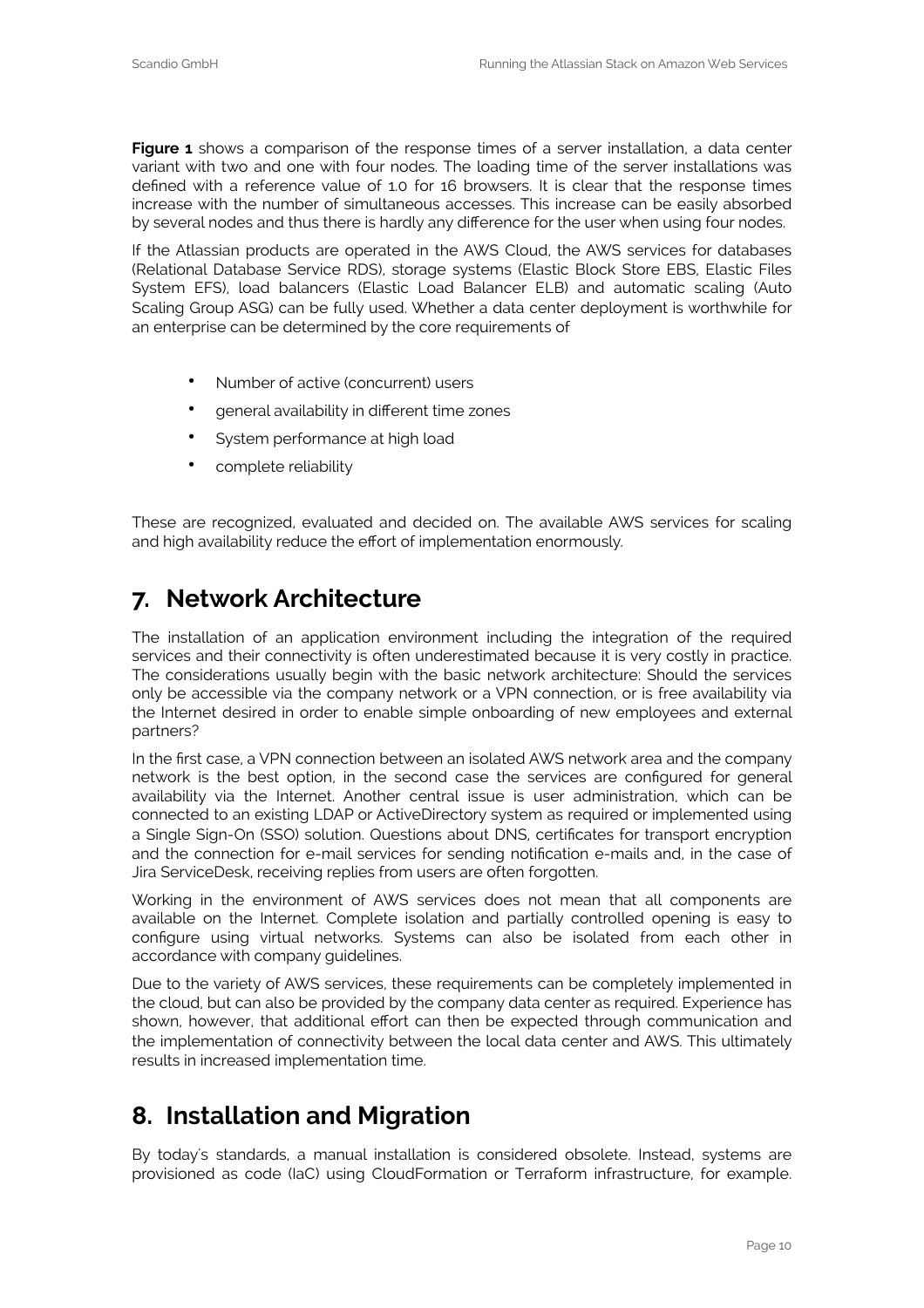Automation with CodeDeploy and Ansible can also be used for application installation and configuration. To accelerate the installation process, the creation of individual EC2 instance images (AMIs) can also be done by e.g. packers and the installation and configuration part can be minimized when starting a new instance. This Immutable Infrastructure not only speeds up the provisioning process considerably, but also enables a versioning of the server installation that enables traceability and a rollback in the event of an error. A significant increase in stability is achieved by reducing the human error source.

#### **From the experience of past migration projects some topics must not be forgotten.**

- Early reduction of the time-to-live of the Domain Name System (DNS) is essential, otherwise propagation can take several hours or even days. In the worst case, some users would not be able to access the service during this time.
- When making backups from the old installation, it is particularly important to note that it is not sufficient to create a backup via the user interface. Instead, a copy of the database contents and hard disk should be created, since not all elements are contained in the native backup, or the backup can even fail in large installations.
- Closely linked to this topic is the goal of downtime minimization: for installations with large space requirements on a hard disk (several hundred GB), it is advisable to start an incremental copy in advance to prevent downtimes of many hours or days.



**Figure 2** Overview of the AWS architecture for operating a Confluence in the data center variant with Synchrony outsourced to two separate servers. The application instances, the RDS databases as well as the load balancer are highly available and fail-safe distributed across different availability zones and can thus withstand a failure. On the right, additional services are listed that guarantee deployment, monitoring, sending and receiving mail as well as backup and security.

(Source: Scandio GmbH auf der Grundlage von AWS)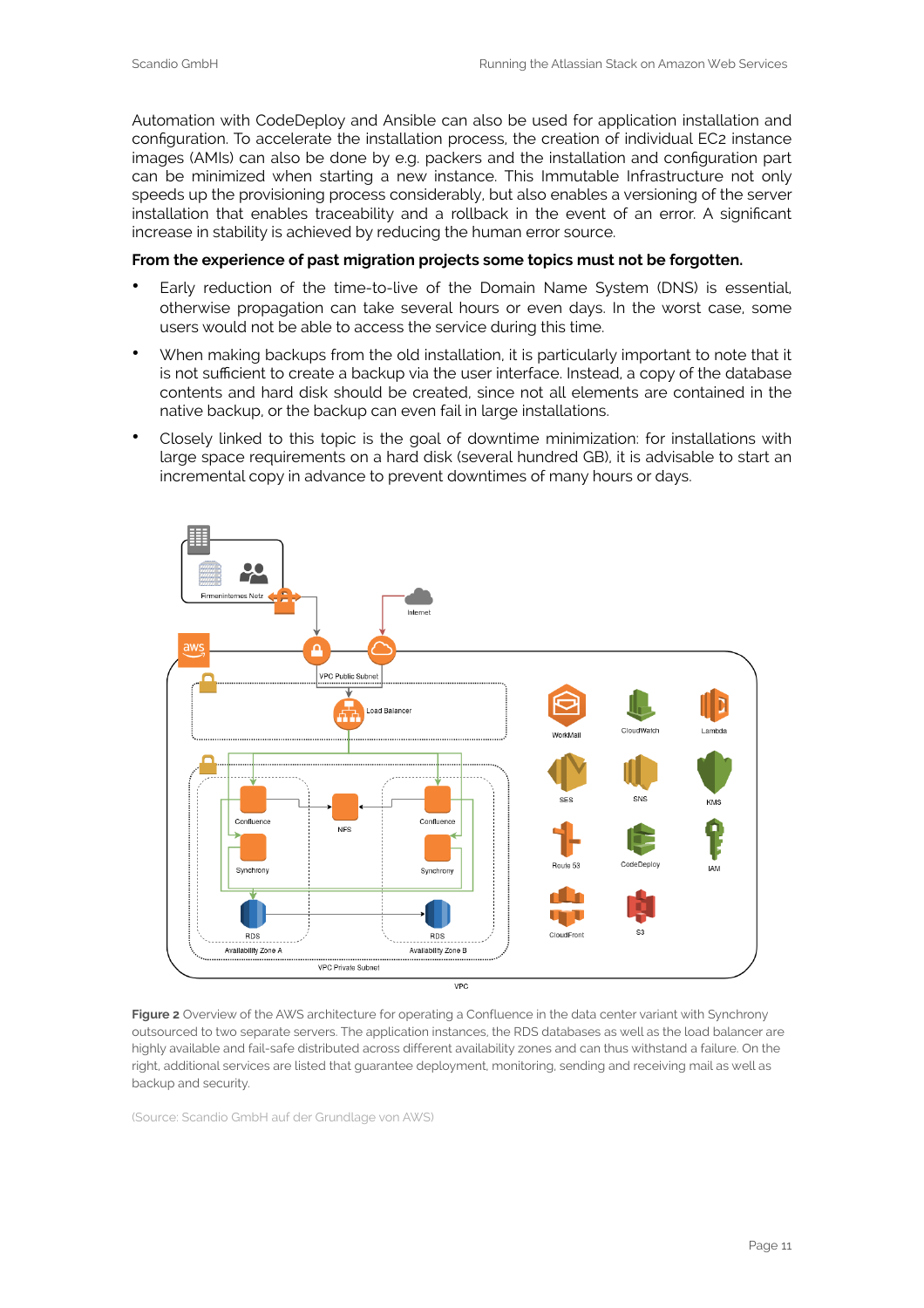Figure 2 shows all the services used at a glance. In addition, the architecture and the interaction of EC2, ELB and RDS as well as the VPN connection to a local data center are shown schematically. As an example, a data center installation of Confluence with a separate Synchrony (Synchrony is the solution for collaborative processing in Confluence) is selected. Users can only access the application via the Elastic Load Balancer. In a singleserver installation, the load balancer serves as a reverse proxy. In both cases, traffic is forwarded to the otherwise isolated private subnet. The same load balancer is also used to forward requests to Synchrony.

The RDS database is also located in the private subnet and can only be accessed from the application instances. All these resources exist at least twice in different availability zones to ensure the greatest possible reliability. For the database, this must be selected directly in the configuration of RDS ("Multi-AZ"), the various EC2 instances are provisioned separately. Another instance also serves as a central NFS server for data that has to be shared between the application instances. AWS Elastic File System (EFS) would also be an option, but for large installations, the lack of snapshot capability leads to complications during backup and test system generation, as copying the entire installation can take too much time. Using the snapshot feature for EBS volumes and RDS databases, zero-downtime backups can be created quickly and easily. The recovery of the complete system as a basis for a test system is thus possible, even with very large installations with several hundred gigabytes, without problems in less than 20 minutes and can easily be automated.

With sufficient automation, for example through Ansible and CodeDeploy, this design can also create an auto-scaling environment, which enables automatic addition and removal of new EC2 instances at high or low load through AWS-internal mechanisms. The limits within which this scaling moves are individually configurable.

Amazon WorkMail and SES are required for receiving and sending mail, and CloudWatch alerts can be sent directly as mail via SNS, for example. The consistent use of IAM and careful handling of the assignment of rights to individual persons guarantee the highest possible level of security. The Key Management Service facilitates the strict encryption of data at all points and lambda functions are used to create regular backups of the hard disks. To reduce worldwide access times, CloudFront can be used as a CDN. Depending on the application, however, it may make more sense to maintain separate installations in different regions and to use internal application synchronization.

## <span id="page-11-0"></span>**9. Monitoring, Alerting, Capacity Planning**

With CloudWatch, AWS offers a central service that collects infrastructure, system and application metrics as well as log files at the operating system and application level.

The metrics of AWS services are provided automatically. EC2 instances also automatically record the data visible to the hypervisor. Fine granular information on system level, as well as data of the application must be transferred via custom metrics to CloudWatch. In addition to Java process data, JMX Beans are particularly suitable for this purpose. Especially the latter metrics are indispensable to get an insight into the application state and to react early to possible bottlenecks and problems and to be able to initiate countermeasures.

In addition to the metrics, log files of all applications are indispensable for error diagnosis. These can be transferred using the CloudWatch agent and are therefore immediately available for defined periods of time, even without direct access to the respective instance being necessary.

Based on the collected CloudWatch metrics, certain actions can be initiated. Events can be used to send a notification, for example, but Atlassian Data Center installations can also be implemented in an auto-scaling environment.

The long-term recording of CPU, RAM and memory requirements is the basis for achieving an optimal ratio between the required performance and the cost of the individual application.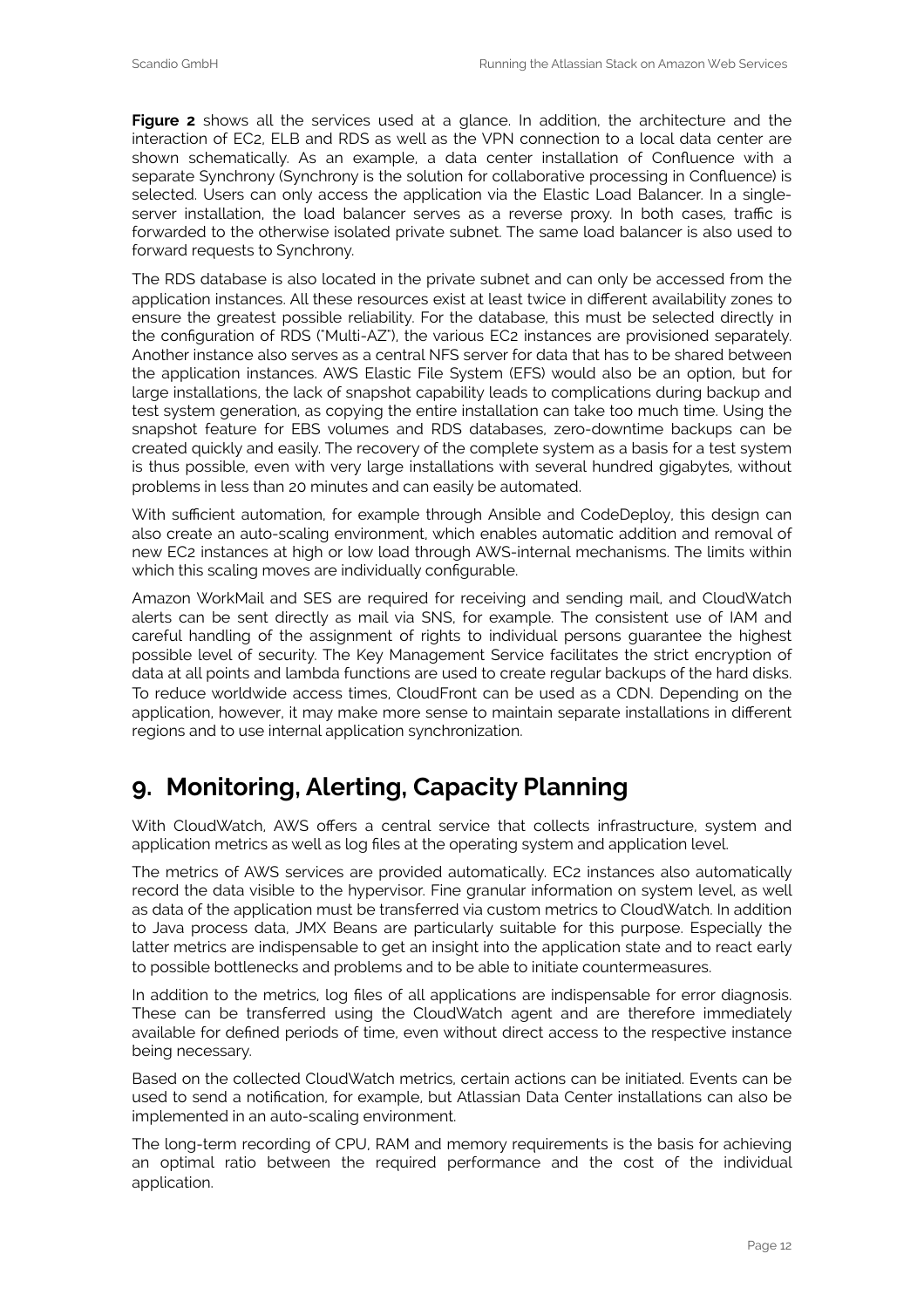## <span id="page-12-0"></span>**10. Security & Privacy**

But how is the topic data protection for an enterprise of the Atlassian products on AWS to be evaluated? In Europe, the topic of data protection (GDPR/EU-DSGVO) has played a very important role since 25 May 2018, but also before that. Companies take the regulations in the meantime very seriously and check the correctness of the implementation continuously. A toolchain based on Atlassian products is relevant for data protection for various reasons. Personal data of employees and external partners are stored on the platform. AWS offers a very comprehensive package of services around the topic GDPR/EU-DSGVO and can prove that all services of AWS are data protection compliant. Many Scandio customers use the security of a European AWS data center for this purpose, in particular the locations in Germany and Ireland.

Even more important than the formal confirmation of the data protection conformity is the actual technical implementation of the data security and the access protection based on it. Amazon Web Services offers deeply integrated functions for encryption, monitoring, logging and access control that go far beyond the standard in a medium-sized company. Partial access to applications from the Internet can be controlled just as easily. Multi-factor authentication can also be implemented with simple means.

In the AWS Shared Responsibility Model concept, safety and compliance are shared responsibilities between AWS and the customer. This common model makes operations easier for customers because AWS operates, manages, and controls the host operating system and virtualization layer components, and also provides physical security for the sites where the services run. Customer assumes responsibility for the guest operating system and its management (including updates and security patches), for other related application software, and for configuring the firewall provided by AWS for the security group.

## <span id="page-12-1"></span>**11. Cost optimization through relief of infrastructure and capacities**

Traditional OnPremise solutions require a hardware infrastructure with servers, storage and networks to operate. All devices must be housed in secure and expensive data centers. In addition, all hardware needs to be maintained, updated and regularly replaced when it becomes obsolete. These tasks are not necessarily within the scope of the customer's professional competence and represent high - often difficult to calculate - entry costs before they can be worked with effectively at all.



**Figure 3** Comparison of the return on investment in an on-premise installation and a variant installed in the AWS Cloud

(Source: Scandio GmbH)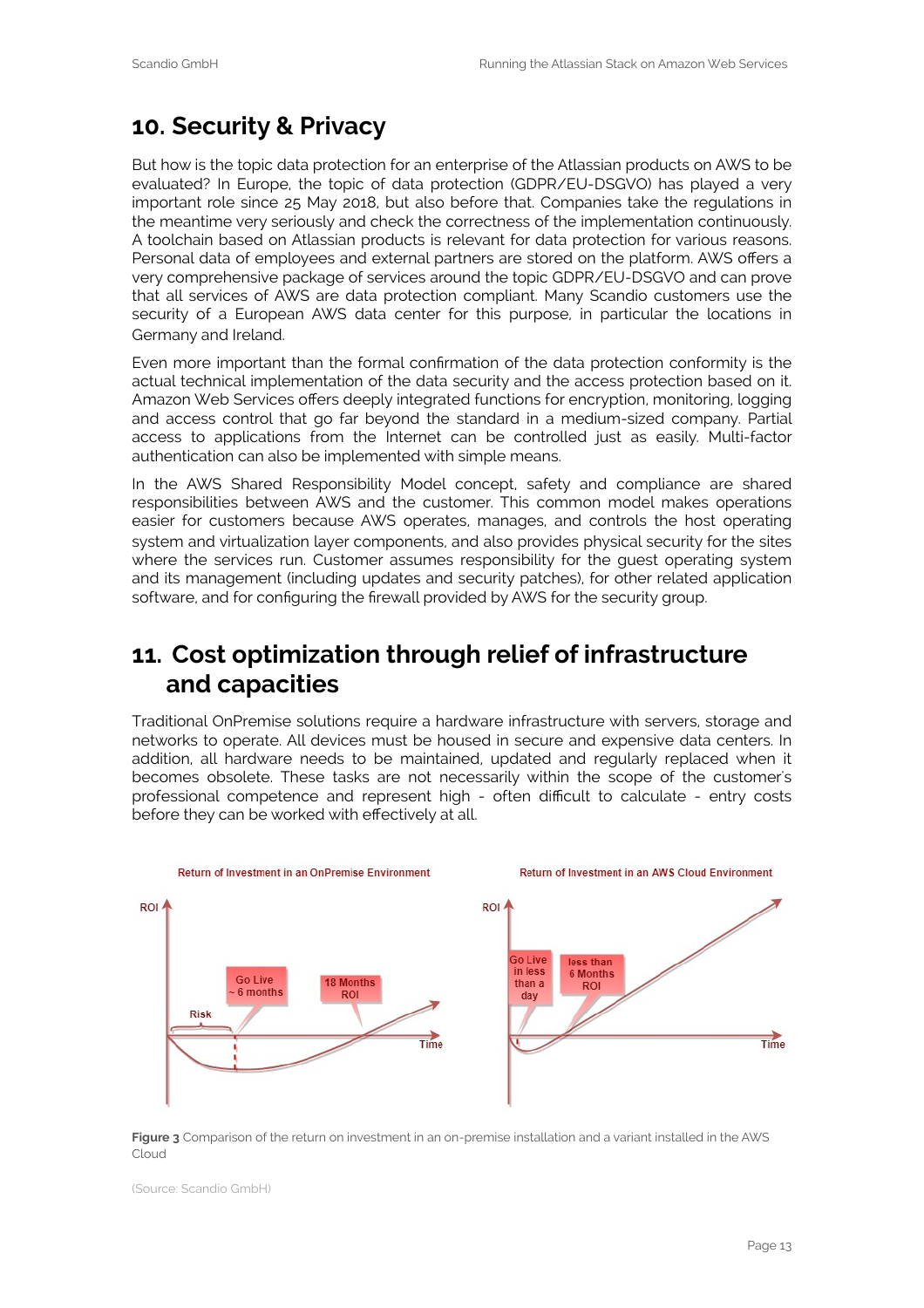In Software-as-a-Service, on the other hand, all of the above considerations are addressed and managed by the vendor. Customers do not have to buy hardware or invest in highavailability or security solutions. All infrastructure and performance requirements are defined in Service Level Agreements (SLAs) with the AWS infrastructure provider, whose business and core competence is the provision of software services.

The cost of AWS services can be easily determined in advance with the AWS Calculator. It eliminates up-front costs and establishes a convenient pay-as-you-go model based on actual expenses rather than capital investments. By using AWS, companies do not buy hardware or virtual servers, but rent computing time. This consideration is enormously important. RAM, number of CPU cores and storage sizes can be adjusted at any time. This gives companies the opportunity to book and pay only for the capacity actually used. By means of several optimization measures, the costs of the infrastructure can be further reduced during operation. These are:

- **Reserved Instances** By making fixed bookings for a period of 12 months or 36 months, costs can be reduced by up to 60%, depending on the service.
- **Spot Instances** This can reduce the cost of the EC2 service by up to 90%. The only difference between on-demand instances and spot instances is that spot instances can be interrupted by EC2 with a two-minute notification lead time when EC2 needs capacity.
- **Continuous Monitoring** When organizations continuously review actual computing power and storage needs, overcapacity is permanently reduced and is assumed to be at least 50% in the local data center.
- **Auto Scaling** Using Atlassian's data center option, the smallest possible server nodes can be used. Additional nodes are only added when actually needed. Assuming two peak phases of two hours each per day, the costs can also be significantly reduced here, depending on time zone usage.

In general, it can be assumed that the costs of AWS services do not represent a significant increase in costs compared to the local data center, but they do represent an increase in flexibility. In addition, previously occupied capacities in the company are freed up, which can now concentrate on the core competence of the company and thus profitably contribute to the company.

## <span id="page-13-0"></span>**12. Time saving and increased efficiency**

Not only the monetary savings described above should be considered, but also the time saved when the applications are installed in the AWS cloud. Our own experience has shown that a live visit can be implemented faster than with on-premise solutions, since coordination with the internal infrastructure is no longer necessary and is now entirely the responsibility of the cloud provider.

| On premise                                                   | <b>AWS</b>                                                                                                                       |
|--------------------------------------------------------------|----------------------------------------------------------------------------------------------------------------------------------|
| Setup and maintain database cluster                          | Use the Relational Database Service and<br>configure in detail with a few clicks                                                 |
| Balancer                                                     | Setup and maintain a highly available Load   Use the Elastic Load Balancing Service and<br>configure in detail with a few clicks |
| Run through internal processes to modify<br>virtual machines | Easily change the instance type of your EC2<br>machines and RDS instances                                                        |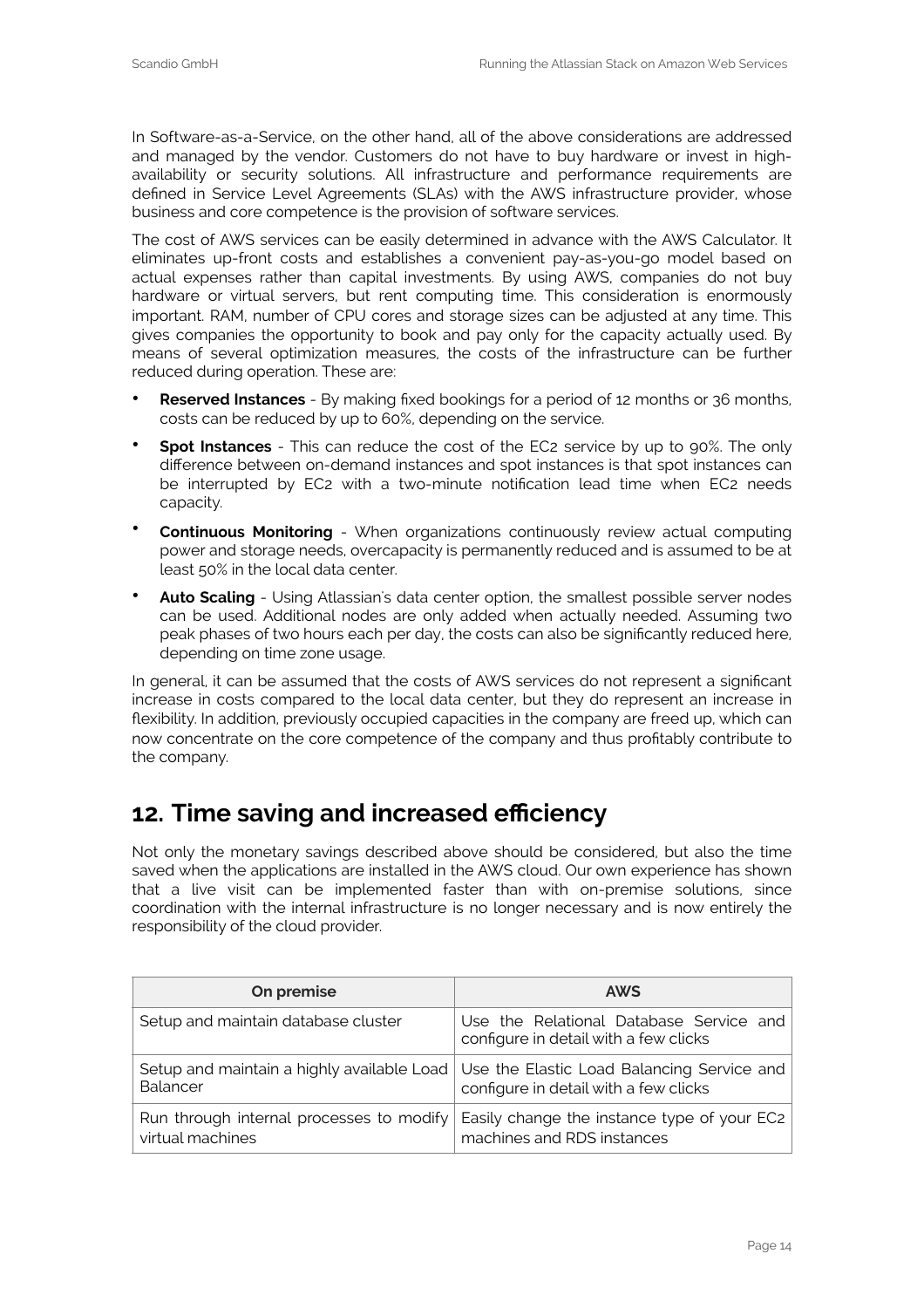| On premise                                                                                                                          | <b>AWS</b>                                                                                         |
|-------------------------------------------------------------------------------------------------------------------------------------|----------------------------------------------------------------------------------------------------|
| A certain percentage of your infrastructure   Only pay for what you use<br>has to be idle to be available in case of<br>emergencies |                                                                                                    |
| Setup and maintain mail servers                                                                                                     | Use the Simple Email Service for sending<br>and WorkMail for receiving mails                       |
| certificates                                                                                                                        | Coordinate and maintain domains and Use self-renewing Amazon certificates<br>together with Route53 |

**Table 1** Comparison of selected resources in an on-premise environment and in the AWS cloud

These efficiencies continue throughout operations and can be applied to all maintenance and upgrades. Since the cloud application and the entire infrastructure are outside the enterprise, companies are not involved in maintenance or upgrades because they are performed exclusively by the cloud providers in their data centers.

The applications can be offered across the enterprise without regional commitment or additional costs. Because users only need one Internet connection to access the cloud application, the location becomes irrelevant. This is a big advantage for increasingly mobile employees and potential partner companies.

## <span id="page-14-0"></span>**13. Supplier Information**

#### <span id="page-14-1"></span>13.1.Amazon Web Services (AWS)

In 2006, Amazon Web Services (AWS) began offering enterprise IT infrastructure services as Web services (now commonly known as cloud computing). Today, AWS offers a highly reliable, scalable, and cost-effective infrastructure platform in the cloud that runs hundreds of thousands of businesses in 190 countries around the world.



The AWS Cloud offers a wide range of infrastructure services, including computing power, storage options, networks and databases, delivered as utilities: On-demand, available in seconds, with pay-as-you-go pricing. From data warehousing to delivery tools, directories and content delivery, over 100 AWS services are available.

#### <span id="page-14-2"></span>13.2.Atlassian

Atlassian was founded in 2002 with a mission to unleash the potential in every team. Atlassian's suite of team collaboration software - Jira Software, Confluence, Bitbucket, Jira Service Desk and Portfolio for Jira - makes it easy for teams to organize, discuss and complete work. Today, Atlassian products help teams of all types and sizes in virtually every industry - from software and engineering teams to sales and marketing teams. For many years, Atlassian has supported large companies in introducing agile methods.